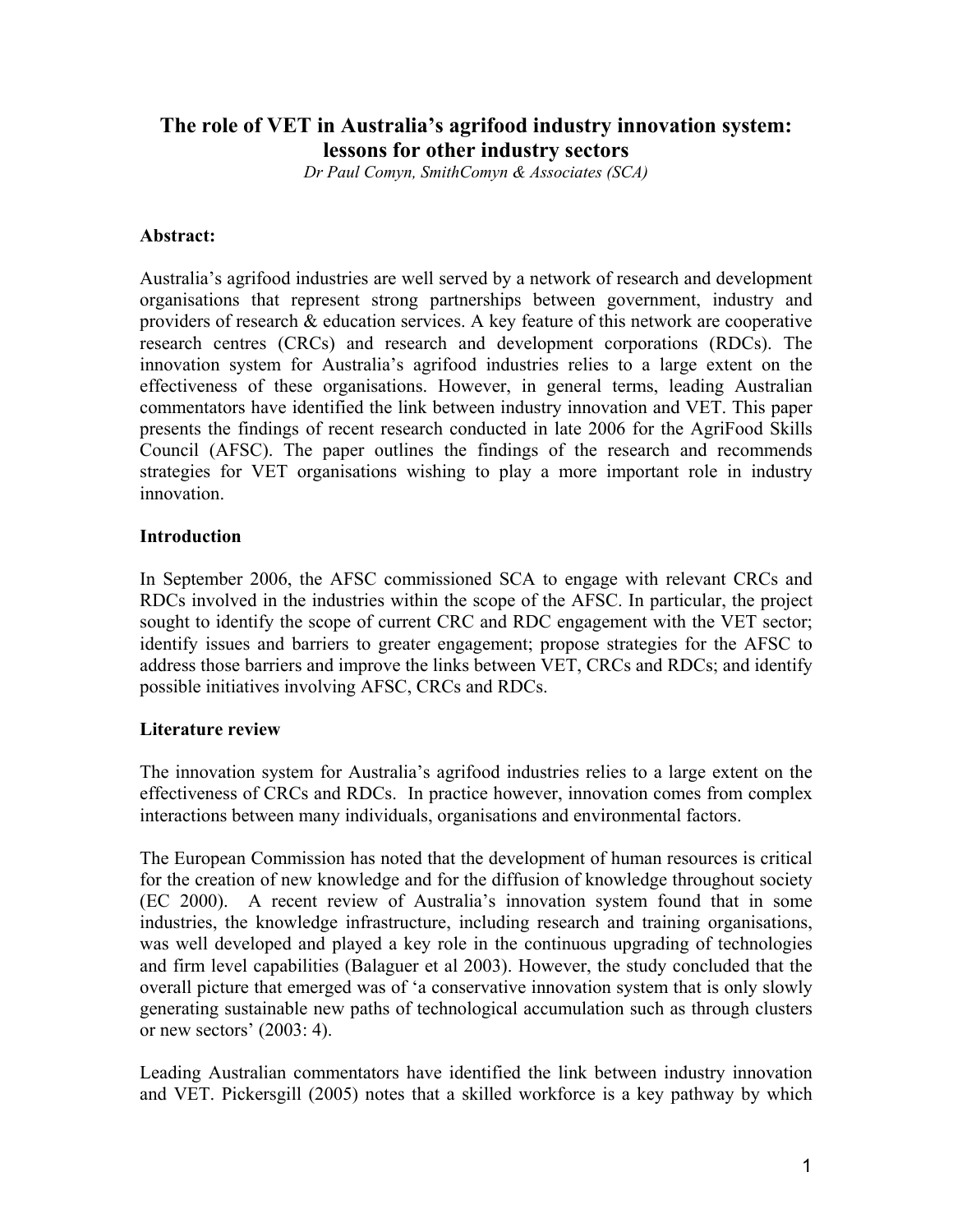diffusion occurs and that the development of this skilled workforce is, in general, the domain of VET institutions. The VET sector has a dual role in industry skills development. On one hand it provides entry level training for new entrants and is responsible for apprenticeship and licensing training. On the other, VET delivers structured training to industry, either in the form of management level training or short courses for existing workers. Recent research indicates that across the livestock industries, for example, there are close to 5,000 enrolments in management level training at levels 4 & 5 of the Australian Qualifications Framework (UTAS 2006). Given the scope of the agrifood industries, the role of VET in industry development across the various sectors is clearly significant.

Innovations created by CRCs and RDCs often require a formal response from education and training systems. Mechanisms should be in place to ensure that new management and production practices identified by CRCs and RDCs are reflected in the skill standards and resources that support programs delivered in the VET sector. However, the time required to develop appropriate programs and materials and the capabilities of staff to deliver new courses means that VET planning should ideally start well in advance of the point where the training is required. Ferrier et al (2003) argue that this possibly lengthy process would be expedited if the VET sector were familiar with industry R&D and its potential to create new skill requirements. Links with the VET sector also provide CRCs and RDCs with access to new networks and extensive experience in working with industry. A recent DEST review found that some RDCs rely heavily on existing industry networks to deliver information on R&D outputs, while others have developed their own. They also note that RDCs have been involved in the development of a wide variety of training packages and tools which embody the results of R&D. However, little mention was made of links between RDCs and VET (CIE 2003). Indeed, whilst CRCs and RDCs are also increasingly important agents in extension and industry training in their own right, in many cases, they have little or no interaction with the VET system.

A range of studies illustrate that education and training play a vital role in encouraging the greater adoption of the innovative technical and business practices necessary for improved profitability and productivity on Australia's farms.<sup>1</sup> However, the responsibility for this training is largely borne by two sectors, the formal VET system, and the informal extension / industry training system which have developed largely in isolation and with limited linkages. Kilpatrick (2006) argues there is reason to believe that better alignment of the two would improve outcomes from investments in training, and improve rural capacity building.

Kilpatrick acknowledges that 'relationships between organisations involved in extension and VET influence learning and on-farm change', and argues that it is 'in the interests of rural industries that this relationship be strengthened' (2006: vii). Coutts & Roberts (2006) also suggest that RDCs and other agencies funding or developing structured training events in the rural extension sector should look to improve links between their programs and the VET sector through partnering with RTOs or aligning programs and products with nationally accredited outcomes.

l

<sup>&</sup>lt;sup>1</sup> See for example Kilpatrick (2000) and Macadam et al (2004).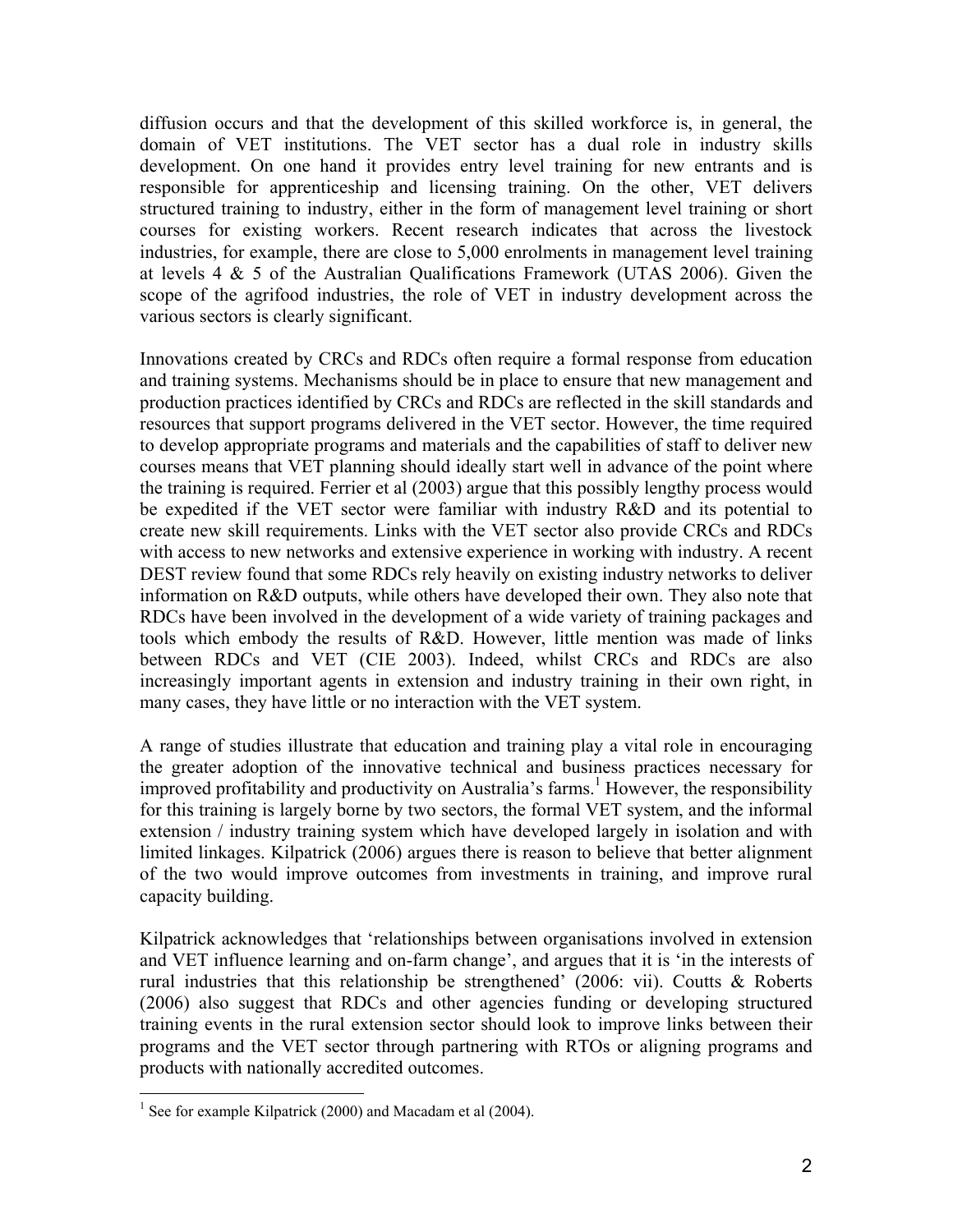However, the potential for greater links between CRCs, RDCs and VET goes beyond the accreditation of extension and training programs, as not all skill needs arising from the innovations created by CRCs and RDCs require a formal response from education and training systems. As noted in the Corish report, the quality and responsiveness of the training market to the needs of agriculture needs to be improved (AFPRG 2006). The report argues that there needs to be effective consultation between the agriculture and food sector and the training market, so that specific needs are recognized and responded to and so that a partnership approach is adopted in developing learning activities.

Existing research on the links between VET and CRCs recommends that one objective for the future should be to build and strengthen the links between VET and CRCs in order to:

- Improve the timely flow of new knowledge to the VET sector to support planning for the delivery of VET to meet the skill needs arising from the adoption of innovations in existing industries and the creation of entirely new industries;
- Enable CRCs to make use of the strong VET links with industry (including in the design and delivery of training), the facilities of VET sector organisations and the skills and expertise of VET personnel; and
- Ensure the ongoing capacity of the VET sector to support industry innovation through professional development opportunities for VET personnel within CRC programs (Ferrier et al 2003).

If it is accepted that VET providers have a role in Australia's agrifood innovation system, CRCs and RDCs should review their engagement with the VET sector to take better advantage of the potential for wider adoption outcomes and to ensure their R&D has the greatest impact on workforce development. Gleeson (2002) argues that Australia's agricultural innovation system has failed to transfer powers and resources to local, community-based and responsive institutions, and that as our economy changes, rural knowledge workers need to adopt habits of continual learning. An assumption underpinning this study is that it is time for the VET sector to play a larger role in that transformation.

# **Research method**

Telephone interviews of between 30-45 mins were held with key personnel from 35 research organisations. Those interviewed were typically Program Managers responsible for education, training and / or industry capacity building. A project brief was developed and provided to each respondent prior to the interview. Responses were recorded into a spreadsheet during interview, with respondents given an opportunity to review the final report prior to submission to the AFSC.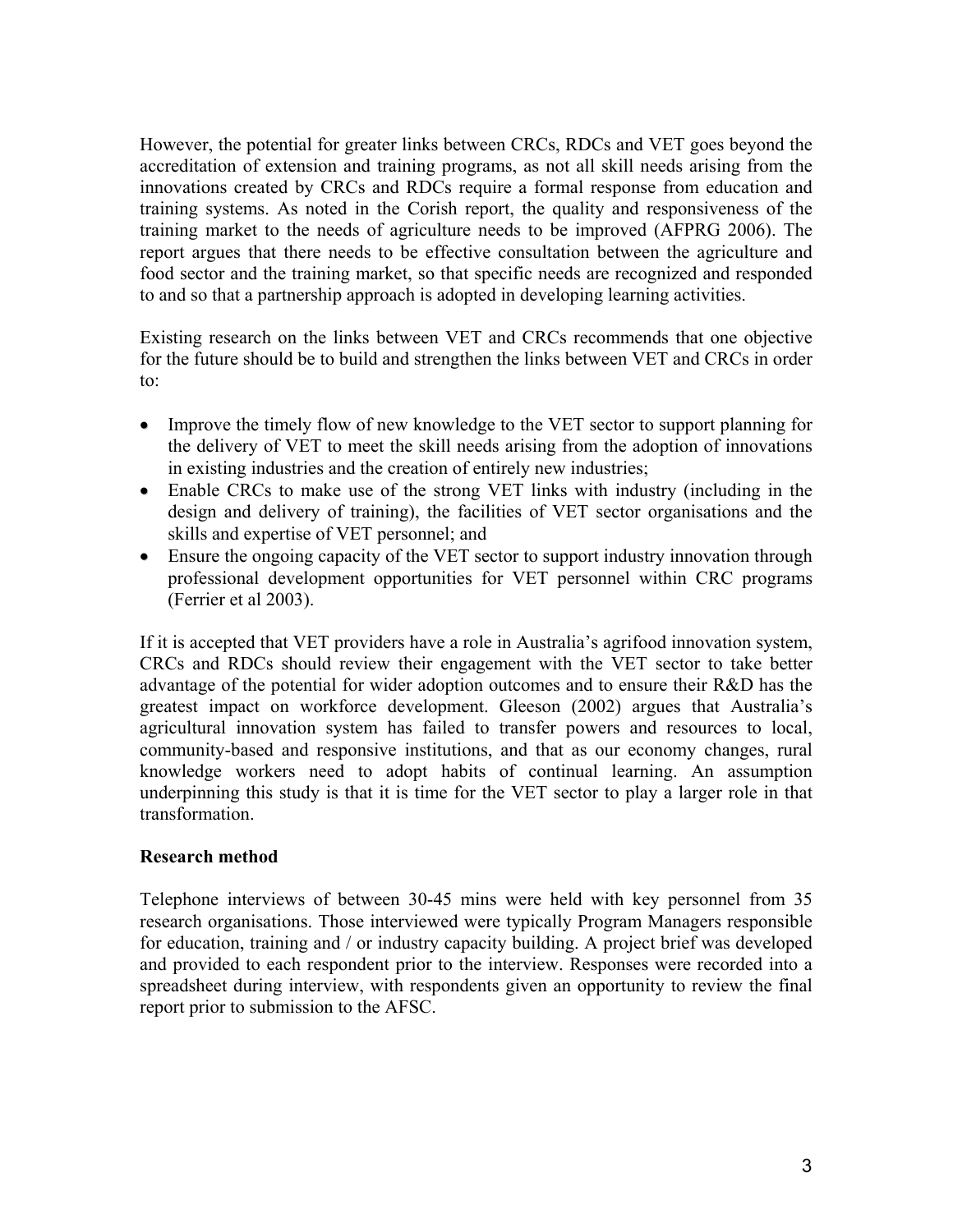## **Findings and discussion**

l

This section provides an overview of responses and consideration of the key findings. It is organised under headings that reflect the key questions asked of respondents.

a. *How do RDCs and CRCs expect the outcomes of their R&D to be picked up by education and training providers including those in the VET sector?*

Most RDC and CRCs do not have explicit programs for engagement with the VET sector. Most do however, develop university level modules and university accredited courses at the post graduate and to a lesser extent undergraduate level. Most RDCs and CRCs also conduct short technical courses and workshops that target industry and others in the value chain covered by the research organisation. Some of the research partner organisations have staff with links to VET, providing the research institution with informal VET contacts.

In most cases, RDCs and CRCs do not consider the education and training system as an important step on the knowledge adoption pathway. However, several RDCs and CRCs realise the value of VET to the dissemination and diffusion of innovation and have explicitly developed strategies for engagement with the sector. The CRC for Viticulture for example, has developed and delivered a series of Research to Practice workshops which were licensed to various providers including RTOs and enterprises. The program was an explicit strategy by the CRC to deliver research outcomes to the VET sector and to use those providers to engage with industry. This was a strategy resulting from the involvement of WINETAC<sup>2</sup> as a core party in the CRC. In addition to this program, there were more traditional extension activities and workshops in the CRC that were not accredited.

A few RDCs and CRC partner organisations do run accredited training as a means of delivering research and development outcomes to the education and training sector. The Salinity CRC has developed nationally consistent training programs based on new competency standards (Cert II-IV in Salinity Management)<sup>3</sup>, while the Forestry CRC partner with Melbourne University's School of Forestry at Creswick to run accredited VET training programs. Whilst VET oriented activity has been ad hoc in the past, many RDCs and CRCs are now considering what role VET can play in the dissemination of research outcomes.

Whilst some RDCs and CRCs have initiated formal relationships with the VET sector, the role that VET can play in the diffusion of research and development outcomes is still to be clarified in the minds of many CRC and RDC staff. TAFE NSW is an affiliate member of the Cotton CRC, but is still negotiating the nature and extent of its involvement. The fact that some CRCs have started to formalise their relationships with RTOs suggest that research organisations are starting to recognise the value of VET involvement. However, overall VET is not considered a priority as formal education and

<sup>&</sup>lt;sup>2</sup> WINETAC was the Wine Industry Education and Training Advisory Council. It ceased operations in December 2005.

 $3$  The standards, qualifications and resources were submitted to the AFSC for review during 2006.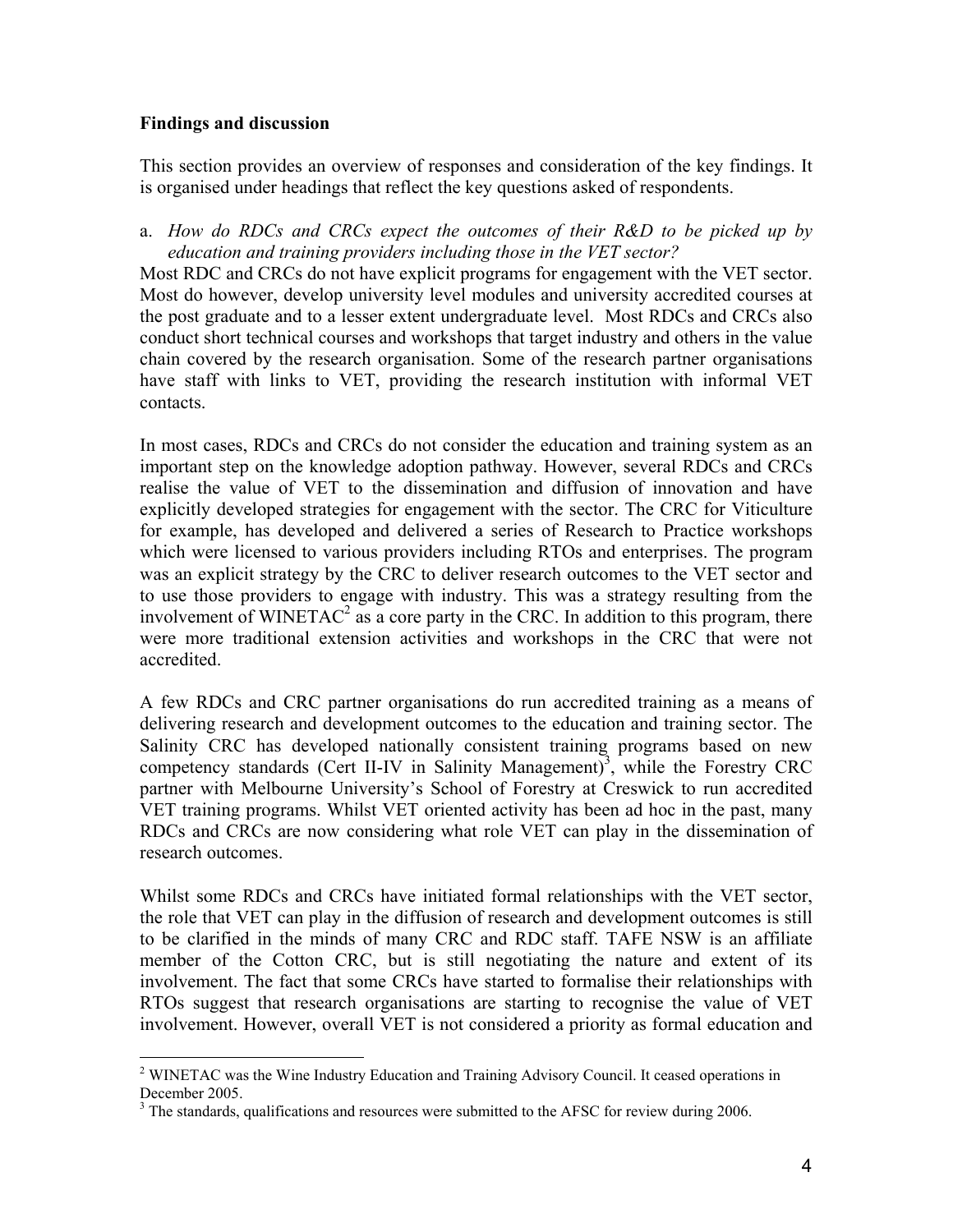training providers are generally not considered key players in industry capacity building or knowledge adoption in rural industries. RDCs and CRCS place greater focus on the adoption of research across the value chain, and do not necessarily view VET providers as intermediaries.

# b. *To what extent do RDCs and CRCs develop structured training programs or workshops targeting industry?*

The findings indicate that there are three major approaches that shape the delivery of structured training programs and workshops targeting industry. Typically, RDCs and CRCs either develop and deliver the workshops themselves; fund other organisations to develop and deliver; or develop the programs themselves and then fund or license others to deliver.

Whilst most RDCs do develop structured training programs and workshops targeting industry, the scope and frequency of such activity varies considerably. Meat & Livestock Australia (MLA), for example, has the most comprehensive program of workshops and training courses of all RDCs. MLA's Edge Network includes 25 different workshops developed by the RDC and licensed to deliverers in each state and territory. In most cases, many RDCs fund other organisations to deliver practice change outcomes that may or may not involve the delivery of workshops or training programs. Often the choice is left to the funding partner or industry sector to determine the preferred delivery strategy.

The extent to which RDCs develop and deliver themselves is determined to some extent by resources. However, although the Grains Research & Development Corporation (GRDC) has the largest annual income of RDCs, it does not place a strong emphasis on workshops and training activities, preferring instead to fund grower groups and other industry networks to achieve specific industry practice change outcomes.

Other factors influencing the emphasis on workshops and training include the approach to capacity building adopted by the RDC. RDCs are increasingly under pressure from government and industry to increase the rate of R&D adoption, and RDCs respond differently to that challenge. Some RDCs indicated that structured training programs were about education and therefore outside of their remit, relying instead on informal workshops to provide information and updates on R&D. Amongst CRCs, the situation also varies considerably, with different approaches influenced by the nature of the research, the key audiences selected, and the preferences of the core and supporting parties involved. Whilst all CRCs are required to include an education program within their structure, workshops and structured training programs for industry are often delivered through the commercialisation program and thus are influenced not only by available resources but also by whether workshops and training are conceived as effective pathways to adoption and commercialisation.

The scope of the target audiences is also influenced by the nature of the research programs, the orientation of the core and supporting parties, and the range of service providers and intermediaries operating in the industry. An example of the varied scope of CRC activity is evident from the Cotton CRC which is working with the Cotton Research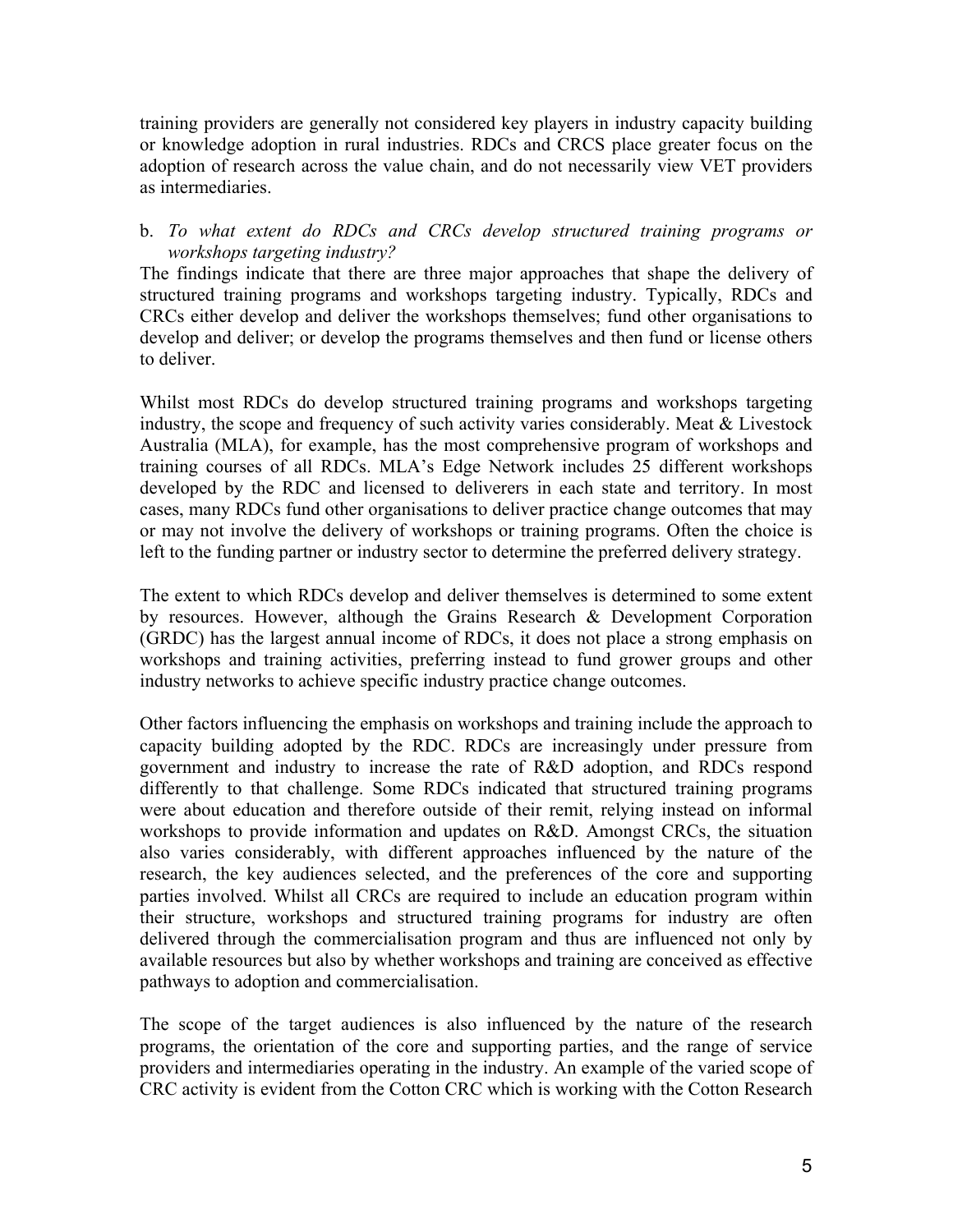& Development Corporation (CRDC) and funding from DEST to develop a "Skills Recognition, Training and Career Pathway" program which will develop an integrated VET training program for the cotton industry. CRDC are on the management committee for the project which has three components: Cotton Basics – entry level technical skills for yr 10-11; Cotton Seed – career focus for year 9-10 students and Cotton Advanced – programs for managers and contractors. The Program also includes a role for Tocal Ag College and incorporates a focus on the recognition of prior learning (RPL). As a result of the program, the Cotton CRC has also reported a culture shift in the attitudes towards industry education and training, where traditionally the focus was on the delivery of a post graduate Certificate in Rural Science (Cotton Production) through the University of New England. More recently however, the CRC, RDC and industry are working together to develop grower focused industry driven short courses that are aligned to national competency standards, including integrated pest management and water management for both irrigated cotton and grains.

## c. *To what extent do RDC and CRC programs and/or workshops deliver outcomes recognized by the VET system?*

Of the thirty-five RDCs and CRCs consulted, fourteen, or 40%, indicated that they have at some stage developed programs and/or workshops that provide certification or an option for certification on completion. However, this figure does not suggest that 40% of all programs deliver outcomes recognised by the VET sector, as the vast majority of current offerings from RDCs and CRCs do not include assessment or deliver outcomes recognised by industry training packages. Much of the training delivered by RDCs and CRCS is short technical training based on single issues or specific technologies and not structured to deliver a qualification. In many cases, workshops delivered by RDCs and CRCs do not cover a whole unit of competency, may address performance criteria from more than one unit of competency, or cover entirely new areas not yet covered by competency standards.

Whilst a minority of these programs do include assessment as a mandatory component (see for example the Viticulture CRC Research to Practice workshops), the majority of programs that deliver recognised outcomes simply provide an assessment option for those participants who wish to obtain a credential. Examples here include programs developed by Australian Pork Limited (APL), which has mapped all its workshops against the competencies and encourages providers to provide certification options for producers. However, this research has found that there appears to be an emerging trend for RDCs and CRCs to consider the option of formal recognition now more than they have done so in the past. The Australian Egg Corporation Limited (AECL) provides an interesting example of this shift over recent years, moving from having no engagement with VET, to a stage where an RTO was engaged to design and deliver unaccredited programs, to the current situation, where the most recent workshop program was developed and delivered by an RTO, mapped against a competency and provided an assessment option for participants.

As many RDCs and CRCs see themselves primarily as providers of technical information, they often form partnerships with other industry stakeholders that might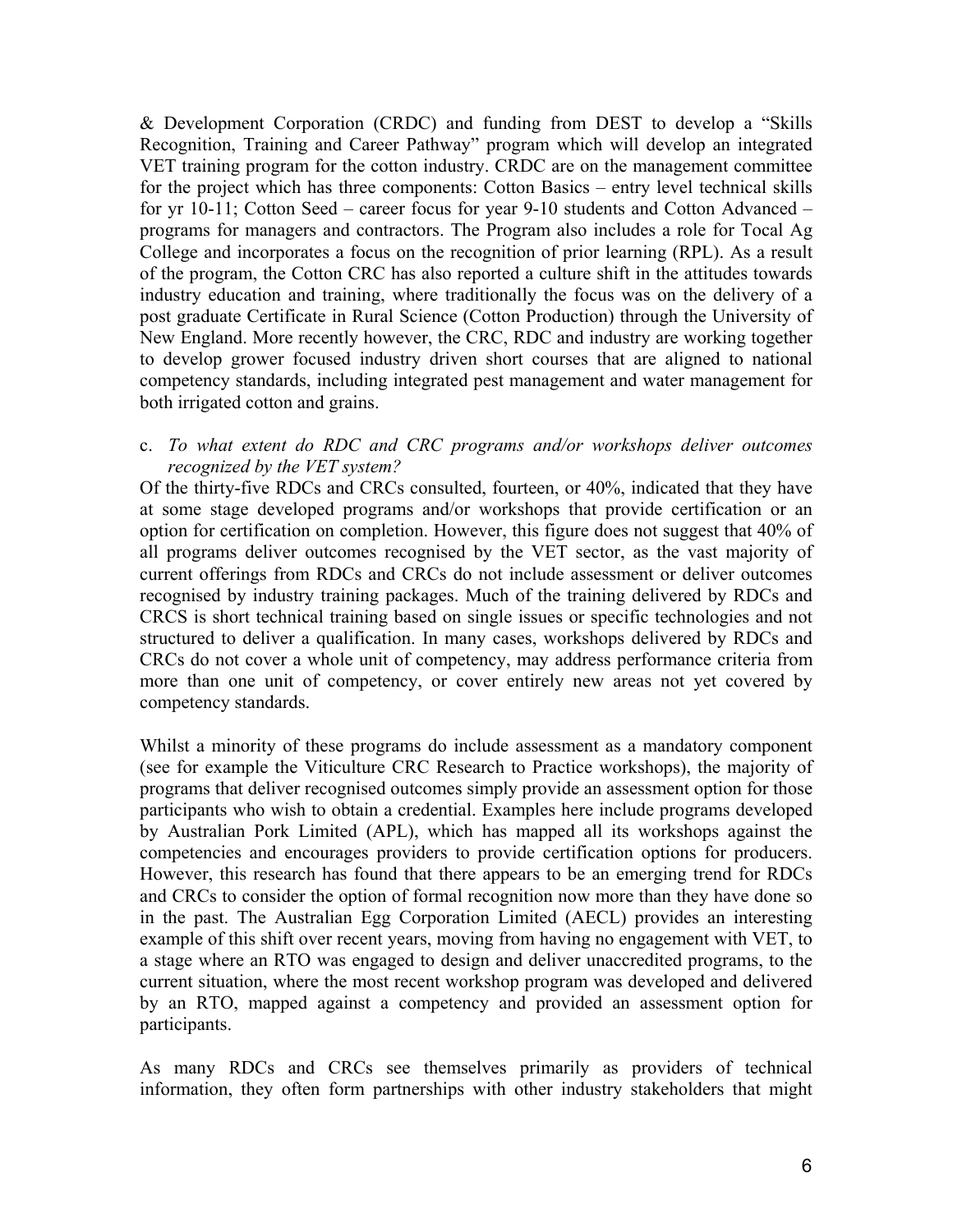deliver accredited training. These interdependencies also include links with industry associations as well as other RDCs and CRCs. These partnerships are more developed in some sectors compared to others, and in some ways reflect the extent of cooperation between the various organisations and the extent to which to which formal learning is emphasised within capacity building arrangements in the industry. However, across the organisations consulted, the majority of training activity initiated by CRCs and RDCs does not deliver nationally recognised training.

# d. *To what extent have RDCs and CRCs sought to map or align these courses with industry competency standards?*

As is the case with delivery of recognised training, the approach to mapping programs and products against industry competency standards varies greatly across RDCs and CRCs. Of the thirty-five organisations contacted, eleven (31%) of organisations have never mapped programs or products with twenty-two organisations (63%) having undertaken some mapping at some stage. Given that 40% of respondents have offered training in the past, there is evidence that mapping products and programs against competency standards does not necessarily translate to the delivery of recognised training outcomes.

Whilst lack of resources was raised as a reason why mapping was not done, the CRDC received Farmbis funding to map the Cotton BMP<sup>4</sup> program against the national Training Package. Once this mapping is complete, assessments will be available on farm to deliver a national qualification and meet the requirements of the industry program. This decision in part recognises that mapping is a necessary step to support adoption, but also acknowledgement that RTOs need to be supported by industry bodies to engage with smaller industry sectors that typically do not represent a viable market for RTO services. To some extent, whilst recent RDC and CRC efforts to map products and resources against national competency standards have been driven by the requirements of Farmbis, in some cases there is a genuine desire to provide RPL opportunities for producers. However, attitudes and priorities vary amongst the organisations, with some RDCs considering mapping not to be included in their remit and others citing additional cost and lack of expertise as a reason why mapping is not undertaken.

The research found that a number of RDCs and CRCs did not recognize the value of mapping programs and products to the industry competency standards. However, in some cases, the programs and products developed by RDCs and CRCs do not align with existing industry competency standards.

A number of CRCs also argue that standards and qualifications are either not in place for the occupations they target or that the outputs of their research programs are so new that they believe no relevant competency standards are yet in place. However, this view might also reflect a lack of understanding as to how standards are used and the place of individual technologies within them. Regardless, whilst there is evidence that RDCs and CRCs do map some products and programs against industry competency standards, it is

l

<sup>4</sup> Best Management Practices (BMP).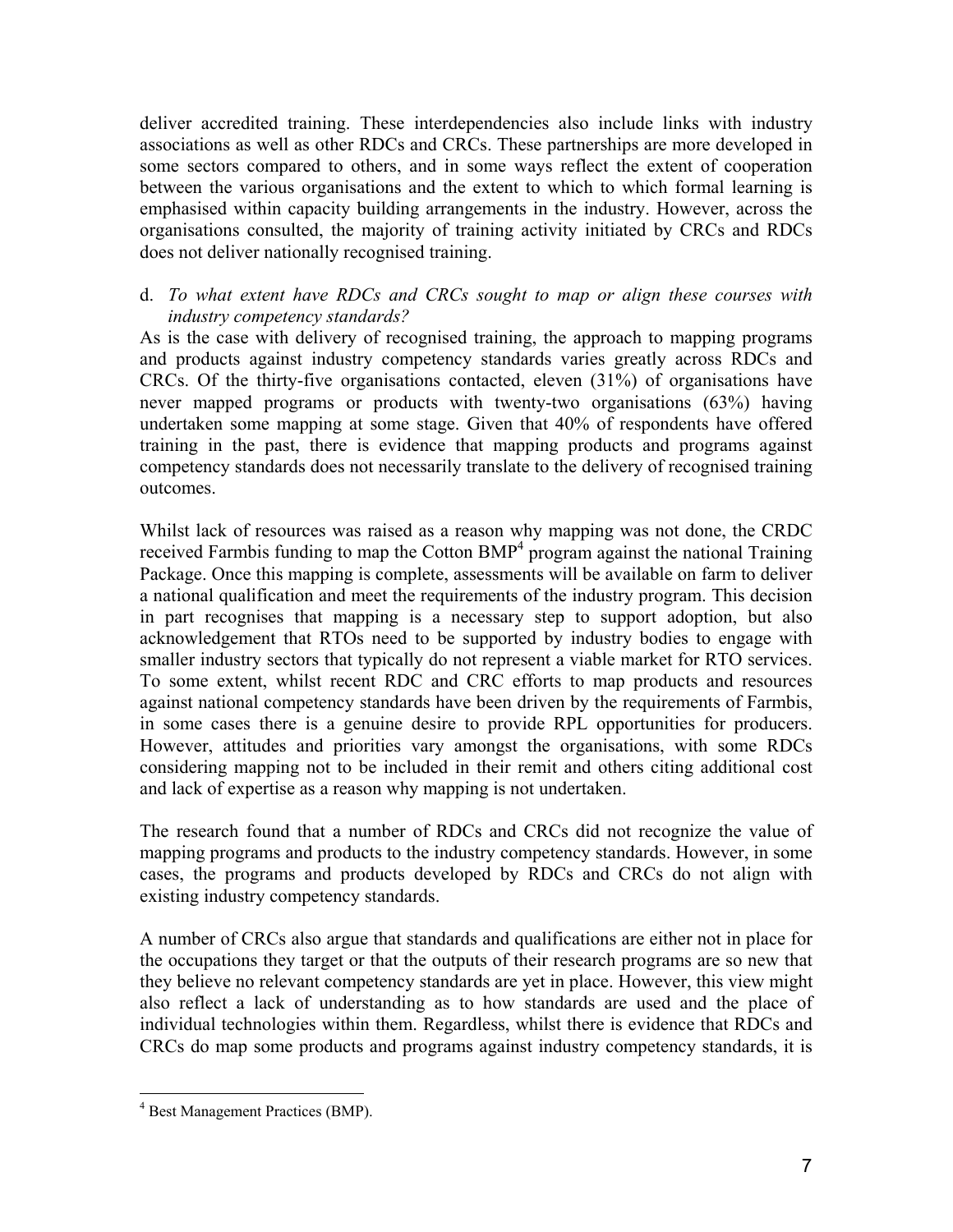clear that greater effort is required to make their outputs more suitable for use in the VET sector.

# e. *To what extent have RDCs and CRCs relied on RTOs to deliver any of these programs or workshops?*

Of the organisations consulted, twenty-three (65%) indicated that they had in the past or currently did utilize the services of RTOs to deliver programs and workshops. This compares with the results for questions (d) and (e), which respectively saw 40% indicate that they have at some stage developed programs providing certification options and 63% having undertaken some mapping at some stage. Clearly the involvement of RTOs does not guarantee the delivery of recognised outcomes, or the mapping of products and programs. The pattern of RTO involvement in RDC and CRC programs varies according to a range of factors including the extent to which RTOs are active in the industry; the degree of RDC & CRC familiarity with RTOs active in their industries; the extent of formal links with RTOs, either as partners in a CRC or members of RDC education, training and or capacity building committees; and the extent to which their research outputs are relevant to VET.

The Viticulture CRC licensed RTOs along with other providers to deliver the Research to Practice workshops. Some RTOs were also involved in the delivery of extension workshops through the CRC as a result of WINETAC involvement in the CRC. This involvement also provided professional development opportunities for RTO staff, a priority that MLA and AWI are likely to support in the future through their involvement in the Sheep CRC's VET & Schools program. Recent developments in the Dairy industry reflect that industry's desire to engage with VET at a higher level. As a result of dissatisfaction with RTO provision in Victoria, DA and other industry organisations have established the National Centre for Dairy Education Australia at Goulburn Ovens TAFE on the understanding that the industry will determine the content of training and supply research findings from the RDC & CRC. The industry has also won a tender for dairy training in Victoria and is hoping to franchise the Goulburn Ovens arrangement with other TAFE colleges across Australia. A key aim of the new centre is to integrate industry extension arrangements with the training programs delivered through the new national centre.

This research suggests that whilst future involvement of RTOs in RDC and CRC programs is likely to increase, it remains to be seen whether this development will lead to broader engagement between research organisations and the VET sector.

f. *Do RDCs and CRCs believe they have contributed to the review or development of industry competency standards and national training packages?*

Of the organisations consulted, thirteen (37%) indicated that they have been involved at some stage in the development and / or review of industry competency standards and national training packages. A number of organisations have been aware of the development and review processes, but have been content not to become involved on the basis that industry associations or partner organisations have contributed. The level of direct involvement varies considerable. For example AWI and its predecessors have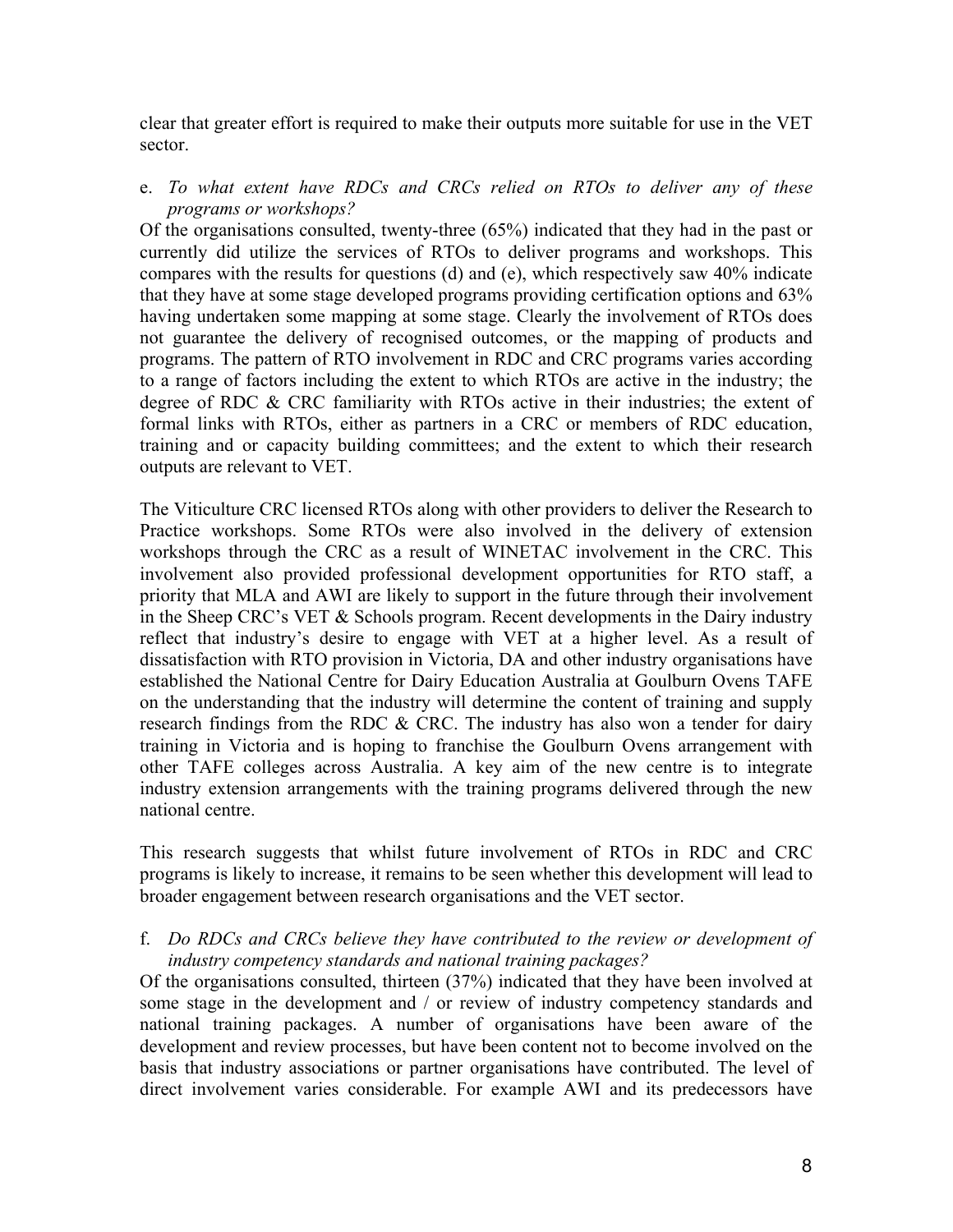taken particular interest in the wool harvesting competencies but has shown less interest over the years in the wider livestock production issues.

By comparison, the Salinity CRC has taken the initiative to develop new competency standards at AQF levels II-IV and has submitted them to AFSC for review. Despite this example, it would appear that the majority of RDCs and CRCs have not been involved in the development and review of industry competency standards and national training packages, thus missing a significant opportunity to shape the future content of VET programs.

#### g. *Do RDCs and CRCs involve representatives of the VET sector in advisory panels or committees relating to education, training and/or industry practice change?*

Of the organisations consulted, ten (29%) indicated that they involve representatives of the VET sector in advisory panels or project committees relating to education, training and/or industry practice change. However, it should be noted that a number of CRCs and RDCs do not have standing committees, or as is the case with the cotton and dairy RDCs and CRCs, they participate in wider industry education and training committees that involve VET representatives. Other than the Viticulture CRC, no VET bodies are core parties of a CRC, although TAFE NSW is an affiliated member of the Cotton CRC and has been a supporting party in the Sheep CRC. The Weed Management CRC has no formal links, but has strong working relationships with Murrumbidgee and Tocal Colleges and directly engages with RTOs in the development of VET resources. Some CRCs and RDCs such as AWI and HAL have staff with VET backgrounds, but typically the lack of direct involvement of VET organisations in RDCs and CRCs reflects the lack of acknowledgement that VET is part of the knowledge adoption pathway in the agrifood industries.

#### i. *What priorities do RDCs and CRCs have for the VET sector?*

Of the organisations consulted, twenty-one (60%) indicated that they have project or program priorities for the VET sector. Whilst these priorities include simple initiatives such as providing new technical information and products to RTOs, they also include relatively advanced and targeted initiatives that seek to address industry education, training and capacity building issues. A number of organisations indicated that they had no priorities either because they believe the issue is being addressed through the industry CRC, because they believe the onus rests with the VET sector to develop stronger links with key industry bodies, or that they focus on universities as the major link to the education sector. However, a number of organisations were in the process of formulating a VET strategy. A number of respondents indicated that their organisation was aiming to develop specific courses or provide resources for RTOs. A number of respondents also indicated plans or an interest in providing professional development for VET trainers. With in-kind support from AWI and MLA, the Sheep CRC will deliver a series of workshops for RTO staff in each State during 2006-07. In addition to these industries, a number of organisations have well developed VET strategies. For example, the Dairy CRC aims to contribute to the development of VET courses and establish a system where teachers who visit farms provide feedback on on-farm issues. The CRC also aims to develop shared resources with RTOs, and in partnership with DA, contribute to the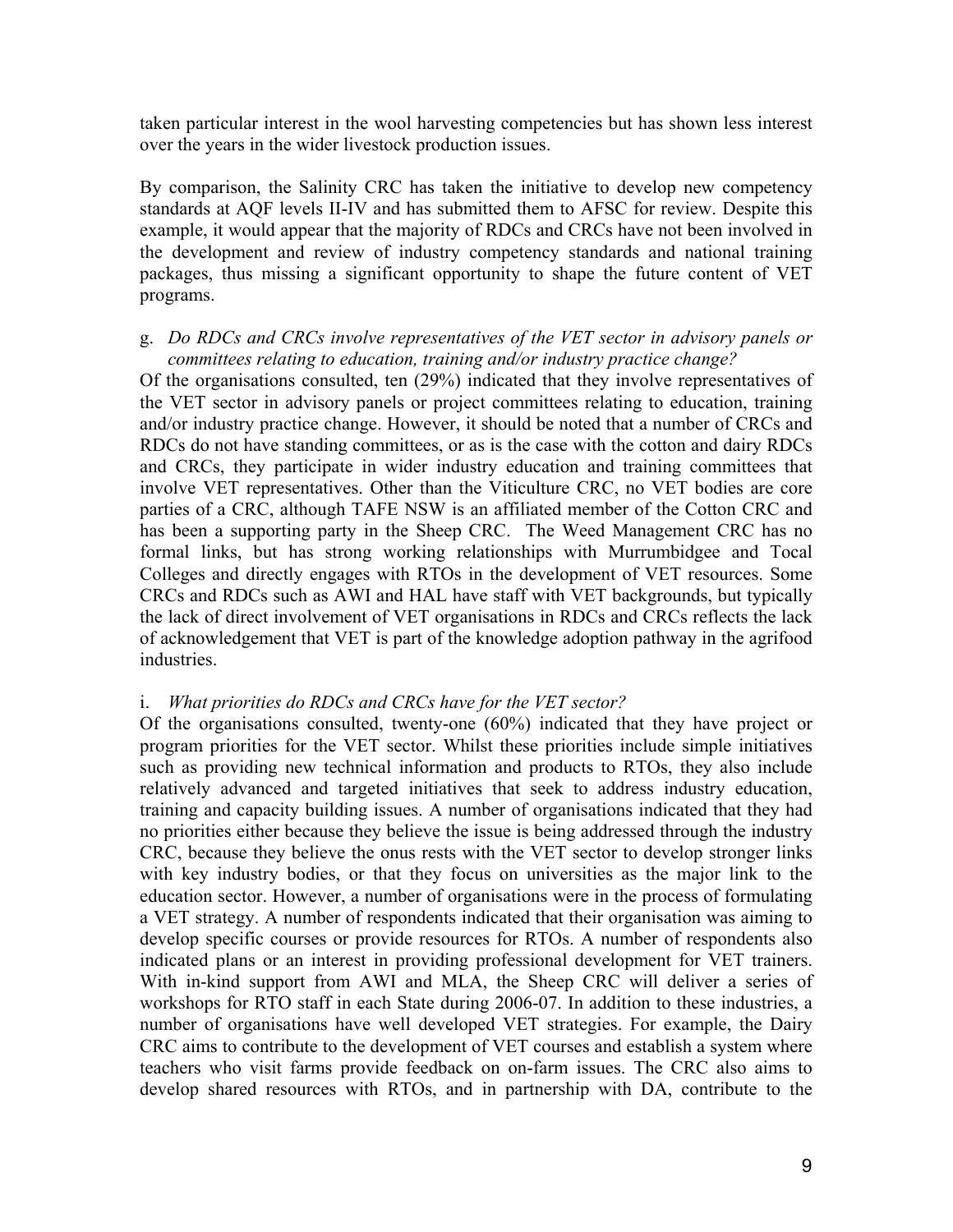ongoing development of the National Centre for Dairy Education which will include efforts to standardise training and map extension activities against the competency standards in order to better integrate extension and VET activity. A number of RDCs and CRCs are clearly shifting to engage with VET through specific priorities. However, it is arguable that greater collaboration between CRCs and RDCs needs to occur to ensure that efforts are not dissipated and that sustainable engagement with VET occurs.

# j. *What barriers do RDCs and CRCs see as preventing greater cooperation with the VET sector?*

A number of respondents indicated that a lack of understanding of the VET sector and the role VET can play in capacity building was a major barrier to greater involvement of CRCs and RDCs in the VET sector. Whilst some organisations suggested that there were not barriers per se, but a clear lack of mutual understanding, other organisations did identify quite specific barriers including communication difficulties with RTOs; CRC and RDC organizational culture that doesn't value VET; limited available resources to engage with the sector; the perceived irrelevance of VET to organisational priorities; unclear organisational mandate for VET; industry size and competition and fragmentation in thin markets.

# **Conclusions**

The findings of the research suggest that in the agrifood industry, ongoing work is required to ensure that VET is recognised as a legitimate and important contributor to the industry innovation system. Although RDCs and a large number of CRCs are involved in agrifood industries, the issues raised here are clearly of relevance to other industry sectors. Whilst there are a number of structural issues preventing greater engagement between RDCs, CRCs and the VET sector, there are clear opportunities for individual RTOs to engage more effectively with research organisations. The following points outline key issues and opportunities for RTOs and VET agencies wishing to engage more fully with CRCs and other research organisations:

- there is a considerable pressure on resources within CRCs and other research organisations, and VET is often seen as generating additional costs and therefore an unnecessary drain on available resources;
- RTOs need to deal with the common perception that the VET sector is seen as inflexible and lacking in technical expertise;
- RTOs need to address the inadequate communication between VET and the RDC / CRC community;
- a lack of understanding of the VET sector and the role VET can play in capacity building is a significant barrier to greater involvement of CRCs and other research organisations in the VET sector;
- there is scope for professional development of CRC / research staff on workings of VET and the potential role of VET in industry capacity building;
- CRCs and other research organisations should be provided with up to date statistics on VET participation in different industry sectors;